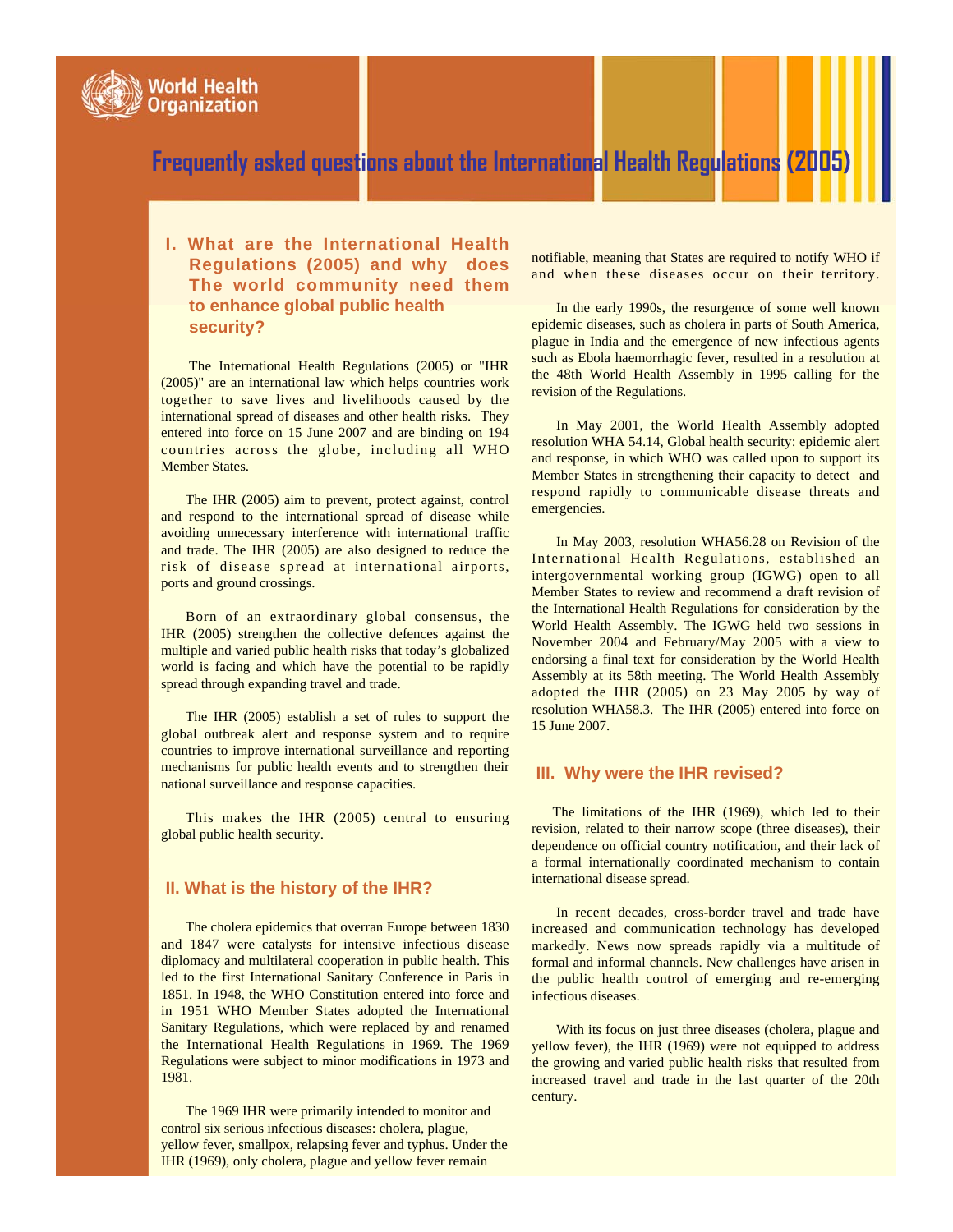

In addition, some countries were reluctant to promptly report outbreaks of these diseases for fear of unwarranted and damaging travel and trade restrictions. A way needed to be found to increase the confidence of countries in reporting significant and/or unusual disease events, by linking early disclosure to prompt support and accurate information dissemination about the nature of the event.

The IHR (2005), which are firmly grounded in practical experience, broaden the scope of the 1969 Regulations to cover existing, new and re-emerging diseases, including emergencies caused by non-infectious disease agents. Through a new legal framework, the IHR (2005) ensure a rapid gathering of information, a common understanding of what may constitute a public health emergency of international concern and the availability of international assistance to countries.

The IHR (2005)'s reporting procedures are aimed at expediting the flow of timely and accurate information to WHO about potential public health emergencies of international concern. Under these rules, WHO, as a neutral authority, with critical technical expertise and resources, and an extensive communications network can assess information, recommend actions and facilitate or help coordinate technical assistance, when needed, that is tailored to events as they unfold.

#### **IV. What are the main functions of the IHR (2005)?**

#### **Notification**

The IHR (2005) require States to notify WHO of all events that may constitute a public health emergency of international concern and to respond to requests for verification of information regarding such events. This enables WHO to ensure appropriate technical collaboration for effective prevention of such emergencies or containment of outbreaks and, under certain defined circumstances, inform other States of the public health risks where action is necessary on their part.

These notification requirements, together with WHO's mandate to seek verification from countries with respect to unofficial reports of events with potential international implications is intended to promote and facilitate information sharing between WHO and States Parties to the IHR (2005). Greater understanding of the event as it unfolds, plus the assurance of timely technical collaboration, leads to a climate of greater willingness on the part of countries to contact the WHO when a possible public health emergency of international concern is suspected.

#### **National IHR Focal Points and WHO IHR Contact Points**

Under the IHR (2005) countries are required to notify and report events and other information through their National IHR Focal Points to a regional WHO IHR Contact Points Focal points and Contact points must be available on a 24 hour-a-day basis, seven days a week. There are currently 193 National IHR Focal Points and six corresponding WHO IHR Contact Points.

#### **Requirements for national core capacities**

Under the IHR (2005), each State Party is required to develop, strengthen and maintain core public health capacities for surveillance and response by using existing national resources, such as the national plans for influenza pandemic preparedness. Key sanitary and health services and facilities are also to be developed at international airports, ports and ground crossings designated for this purpose by States Parties.

#### **Recommended measures**

WHO's response to a public health emergency of international concern will include temporary recommendations concerning appropriate public health responses, and may include recommended measures for application by the State affected by such an emergency, as well as by other States and by operators of international transport. These temporary recommendations are made by WHO on a time-limited, risk-specific basis, as a result of a public health emergency of international concern.

Standing recommendations indicate the appropriate measures for routine application for specific ongoing public health risks, and are for routine or periodic application. Recommended measures could be directed towards persons, baggage, cargo, containers, ships, aircraft, road vehicles, goods or postal parcels.

#### **External advice regarding the IHR (2005)**

The IHR (2005) include procedures for obtaining independent technical advice concerning IHR implementation. One context is the process for the establishment of an Emergency Committee to advise the Director-General of WHO in determining whether a particular event is, in fact, a public health emergency of international concern and to provide advice on any appropriate temporary recommendations. An IHR Review Committee is tasked with advising the Director-General on technical matters relating to standing recommendations, the functioning of the Regulations and amendments thereto.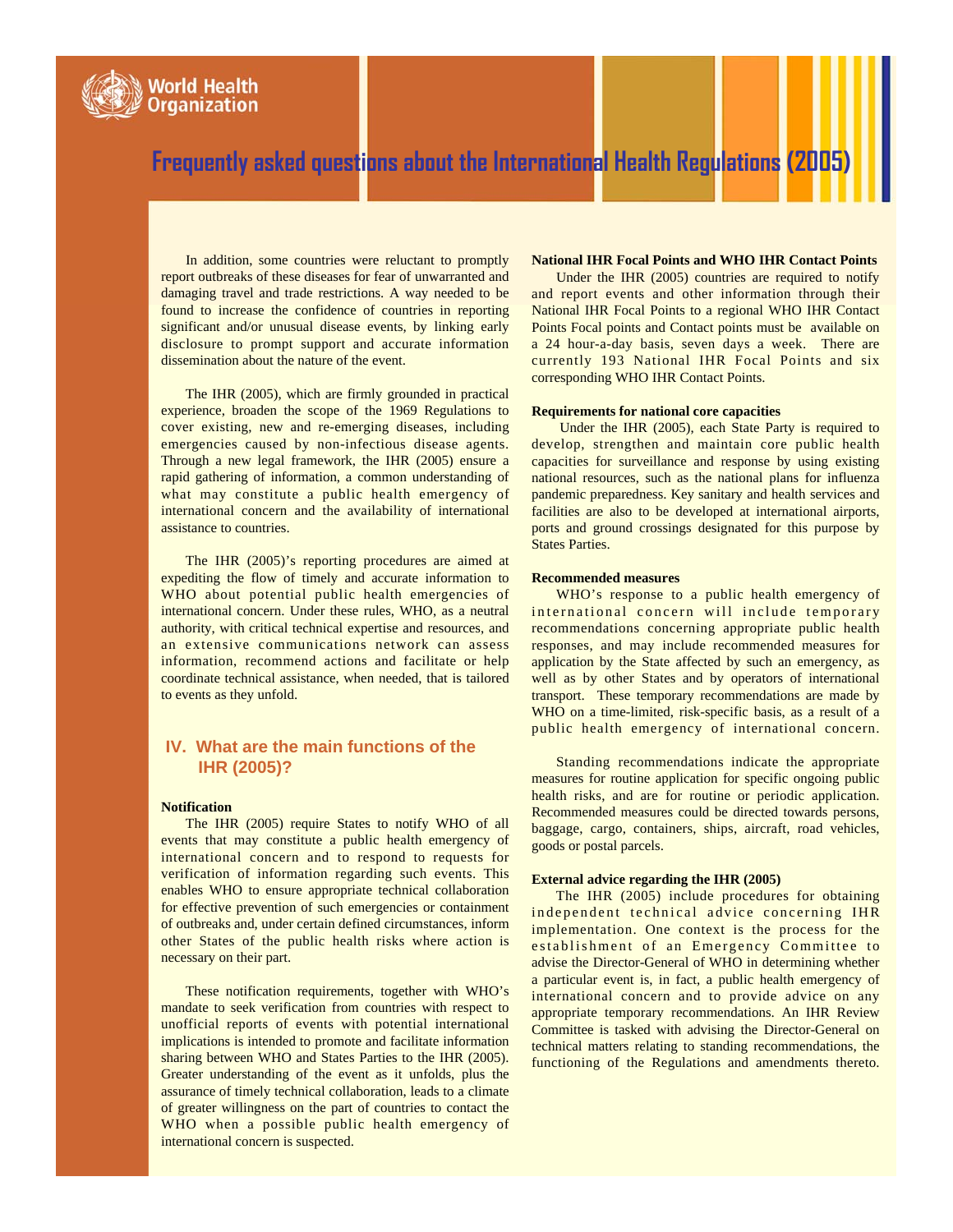

#### **V. What is meant by a "public health emergency of international concern" in the IHR (2005)?**

According to the IHR (2005) a public health emergency of international concern refers to an extraordinary public health event which is determined, under specific procedures:

- (a) to constitute a public health risk to other States through the international spread of disease; and
- (b) to potentially require a coordinated international response.

To ensure adequate and early communications with WHO about potential international public health emergencies, the IHR (2005) include a decision instrument (Annex 2 of the Regulations) which sets the parameters for notification to WHO of all events which may constitute a public health emergency of international concern (PHEIC) based on the following criteria:

- (a) seriousness of the public health impact of the event;
- (b) unusual or unexpected nature of the event; (c) potential for the event to spread internationally;
- and/or (d) the risk that restrictions to travel or trade may result because of the event.

Timely and transparent notification of events combined with a collaborative assessment of the risks by the concerned State and WHO, along with effective risk communication will reduce the potential for international disease spread and the likelihood of unilateral imposition of trade or travel restrictions by other countries.

## **THE LEGAL FRAMEWORK ESTABLISHED BY THE IHR (2005)**

## **VI. What is the legal status of the IHR (2005) and how did they enter into force for States?**

Under the WHO Constitution, all WHO Member States were automatically bound by the new IHR because they did not affirmatively opt out within a limited time period and only a very small number made reservations. According to the procedures established in the IHR (2005), reservations are evaluated by other WHO Member States within a defined time period. Because one third of the other States did not object to the reservation(s),the Regulations entered into force for the States that filed them subject to the reservation(s).

### **VII. How is compliance with the IHR (2005) being achieved?**

The IHR (2005) were agreed upon by consensus among WHO Member States as a balance between their sovereign rights and shared commitment to prevent the international spread of disease. Although the IHR (2005) do not include an enforcement mechanism per se for States which fail to comply with its provisions, the potential consequences of non-compliance are themselves a powerful compliance tool. Perhaps the best incentives for compliance are "peer pressure" and public knowledge. With today's electronic media, nothing can be hidden for very long. States do not want to be isolated. The consequences of non-compliance may include a tarnished international image, increased morbidity/mortality of affected populations, unilateral travel and trade restrictions, economic and social disruption and public outrage. Working together with WHO to control a public health event and to accurately communicate how the problem is being addressed has helped to protect countries from unjustified measures being adopted unilaterally by other states.

### **VIII. How are questions or disputes on the interpretation or application of the IHR (2005) resolved?**

The IHR (2005) contain a dispute settlement mechanism to resolve conflicts arising between States in respect of the application and/or the interpretation of the Regulations. The mechanism emphasizes the amicable settlement of differences. Several options are open to States under this mechanism, including negotiation, mediation and conciliation. Disputes may also be settled by referral to the Director-General of WHO or by arbitration, if agreed to by all the parties to the dispute. Since their entry into force on 15 June 2007, the dispute settlement provisions have not been invoked.

## **THE ROLES, RESPONSIBILITIES AND OBLIGATONS OF STATES PARTIES AND WHO UNDER THE IHR (2005)**

### **IX. Who is responsible for implementing the IHR (2005)?**

The responsibility for implementing the IHR(2005) rests upon all States that are bound by the Regulations and WHO. The State is responsible, including all of its sectors, ministries, levels, officials and personnel for implementing the Regulations at the national level. WHO collaborates with and supports States in the implementation of the Regulations.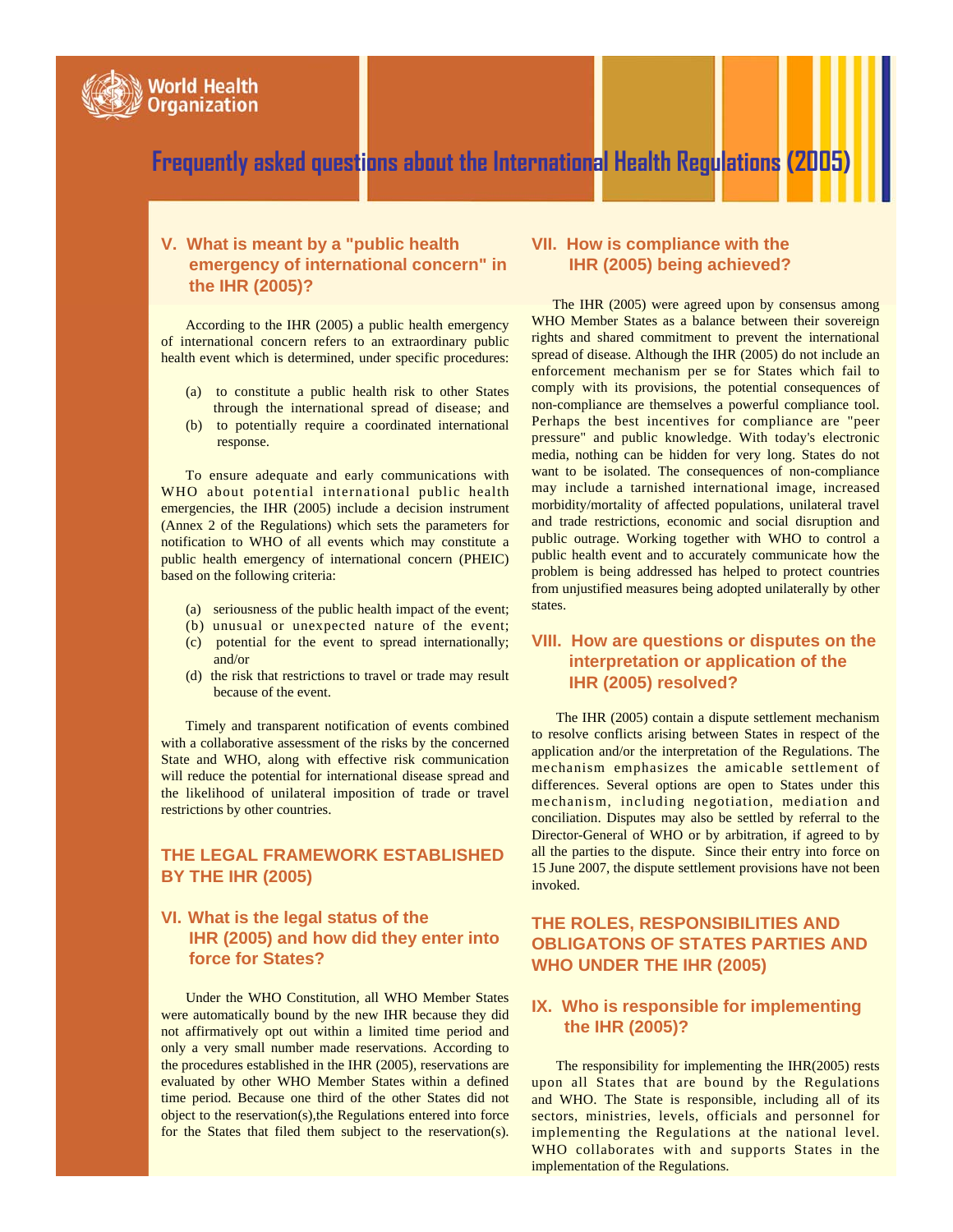

## **X. How will States benefit from the IHR (2005)?**

By agreeing to be bound by the IHR (2005), States:

- enjoy the benefits of a respected partner in the international effort to maintain global health security;
- receive WHO guidance in building the core capacities necessary to quickly detect, report, assess and respond to public health emergencies and public health risks, including those of national and international concern;
- are offered technical assistance and receive help in efforts to mobilize possible funding support to meet these new obligations;
- receive WHO guidance during outbreak assessment and response;
- have access to specific information gathered by WHO about public health risks world-wide which is necessary for them to protect themselves;
- receive WHO advice and logistical support, when requested, to respond to disease outbreaks and other publichealth events;
- have access to the Global Outbreak Alert and Response Network (GOARN), a "one-stop shop" of global resources to help manage public health risks and emergencies of international concern.

## **XI. According to the IHR (2005), what are the key obligations for States?**

States Parties to the IHR (2005) are required:

- to designate a National IHR Focal Point (see Question 4 above);
- to assess events occurring in their territory and to notify WHO of all events that may constitute a public health emergency of international concern using the decision instrument included in Annex 2 of the Regulations (see Question 5 above);
- to respond to requests for verification of information regarding events that may constitute a public health emergency of international concern; to respond to public health risks which may spread internationally;
- to develop, strengthen and maintain the capacity to detect, report and respond to public health events; to provide routine facilities, services, inspections and control activities at *designated* international airports, ports and ground crossings to prevent the international spread of disease;
- to report to WHO evidence of a public health risk identified outside their territory which may cause international disease spread, manifested by exported/imported human cases, vectors carrying infection or contamination, contaminated goods;
- to respond appropriately to WHO-recommended measures;
- to collaborate with other States Parties and with WHO on IHR (2005) implementation.

## **XII. According to the IHR (2005), what are the key obligations for WHO?**

Laying down the rules for global public health security, the IHR (2005) confer on WHO new roles and responsibilities. WHO has strengthened its ability to fulfill these fresh obligations by:

- designating WHO IHR Contact Points at the headquarters or the regional level (see Question 4 above);
- conducting global public health surveillance and assessment of significant public health events, and disseminating public health information to States, as appropriate;
- offering technical assistance to States in their response to public health risks and emergencies of international concern;
- supporting States in their efforts to assess their existing national public health structures and resources, as well as to develop and strengthen the core public health capacities for surveillance and response, and at designated points of entry;
- if required, determining whether or not a particular event notified by a State under the Regulations constitutes a public health emergency of international concern, with advice from external experts;
- if a PHEIC is declared, developing and recommending the critical health measures for implementation by States Parties during such an emergency (with advice from external experts);
- monitoring the implementation of IHR (2005) and updating guidelines so that they remain scientifically valid and consistent with changing requirements.

## **XIII. When and how can WHO issue recommendations concerning public health emergencies of international concern?**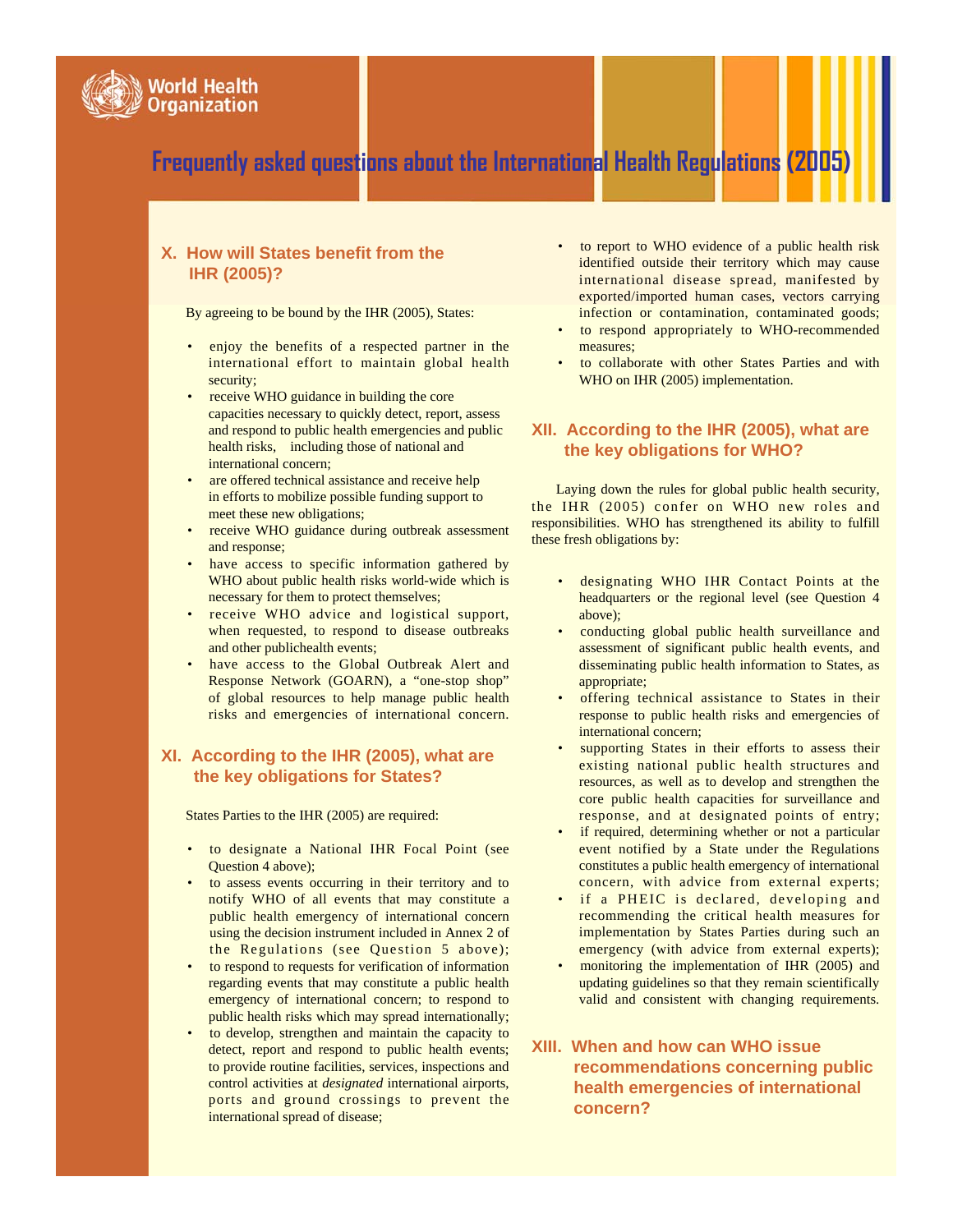

Once WHO has determined that a particular event constitutes a public health emergency of international concern, the IHR (2005) require WHO, upon request, to give a 'real-time' response to the emergency. Based on the details specific to each emergency, the Director-General of WHO will recommend measures for implementation by the affected State as well as by other States. These time-limited recommendations are made available to States and, subsequently, made public. Depending on the evidence, recommended measures could then later be modified or terminated. The Emergency Committee (see Question 4 above) will advise the Director-General on these recommendations.0

#### **TRAVEL AND TRADE UNDER IHR (2005)**

### **XV. How does the IHR (2005) affect international travel and trade and individual travellers?**

#### **International travel and trade**

The extent of international travel in the modern world presents an extraordinary opportunity for international disease transmission. Global trade has implications in terms of potential foodborne disease or other contaminated goods. While health measures to control disease spread at borders remain one important element of the Regulations, evidence shows that rapid response at the source is the most effective way to secure maximum protection against international spread of diseases.

One of the objectives of the IHR (2005) is to minimize unnecessary restrictions to travel and trade by specifying, in real-time, the appropriate public health measures for the assessed risk. WHO's neutral expert guidance in assessing and controlling public health risks is key to limiting unnecessary restrictions on trade and travel. During a public health emergency of international concern, however, application of time-limited measures affecting international travel and trade may be recommended.

#### **Individual travelers**

The IHR (2005) aim at preventing the international spread of diseases while limiting unnecessary restrictions on the free movement of travellers. During public health emergencies of international concern or in connection with specific public health risks, measures affecting travel may be recommended to avoid the international spread of disease. Health information, basic examinations and vaccination documentation may be requested of a traveller by States. At the same time, under the IHR (2005), States are required to treat travellers with respect for their dignity, human rights and fundamental freedoms together with confidential treatment of their personal data.

**XVI. How and why States Parties are required to designate international airports and ports and may designate certain ground crossings for capacity strengthening purposes under the IHR (2005)?**

Large-scale growth of travel and trade in recent years has increased the potential and opportunities for international disease spread. Although rapid response at the source is the most effective way to prevent disease from crossing borders, routine public health measures applied to international conveyances and at airports, ports and ground crossings may further reduce the risk of spread. States Parties are, therefore, required to designate the key international airports and ports to develop and strengthen the capacities provided in Annex 1 of the IHR (2005). Additionally, where justified for public health reasons, States Parties may designate ground crossings that shall develop these capacities. These designations should be made as soon as possible because the timelines established in the Regulations started running on 15 June 2007.

#### **COLLABORATION UNDER IHR (2005)**

## **XVII. How are the IHR (2005) interacting with other international agreements and bodies?**

Under the IHR (2005), States recognize that the Regulations and other relevant agreements should be compatible. The IHR (2005) provide for cooperation between WHO and other competent intergovernmental organizations or international bodies in the implementation of the Regulations. WHO therefore continues to foster its longstanding working relationships with a number of organizations such as the International Atomic Energy Agency, the International Air Transport Association, the International Civil Aviation Organization, the International Maritime Organization, the World Tourism Organization, Food and Agriculture Organization of the United Nations, the Office International d'Epizooties (World Organisation for Animal Health) and the World Trade Organization. In addition to these specialized organizations, WHO works with regional economic integration organizations such as the European Union and the Mercado Común del Sur (MERCOSUR) in implementing the Regulations in the countries of their respective regions.